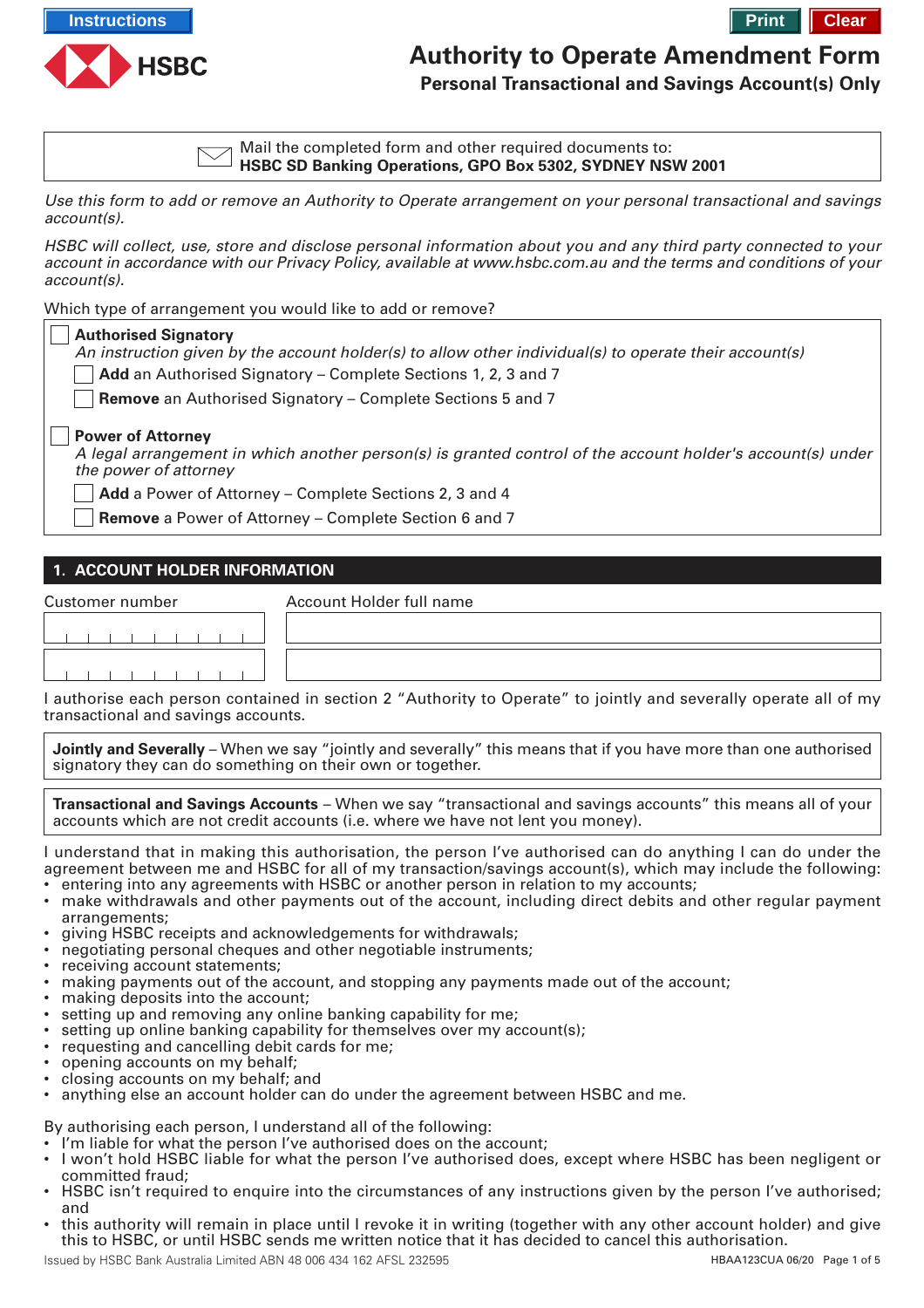| <b>PERSON 2</b><br>Are you an existing HSBC customer?<br>Yes   HSBC Customer no.<br>Yes   HSBC Customer no.<br>No<br>$No$    <br>Do you have a relationship with HSBC outside Australia?<br>List markets outside Australia below<br>Yes List markets outside Australia below<br>No<br>Yes $ $<br>No <sub>1</sub><br><b>Title</b><br>Given name(s)<br>Given name(s)<br>Surname<br>Former name<br>Other name<br>Date of birth<br>Date of birth<br>Gender<br>DD / MM/YY<br>DD / MM/YY<br>Female<br>Female<br>Male<br>$Male \vert$<br>Country/Territory of birth<br>Nationality<br>Do you have multiple nationalities?<br><b>Nationality 2</b><br><b>Nationality 2</b><br>No <sub>1</sub><br>Yes $ $<br>$\rightarrow$<br>No <sub>1</sub><br>$Yes \rightarrow$<br>Nationality 3<br><b>Nationality 3</b><br>Are you a US person for tax purposes?<br>Are you a US person for tax purposes?<br>Yes<br>No<br>Yes<br>No <sub>1</sub><br>Current residential address (cannot be a PO Box)<br>Postcode<br>Postcode<br>Country/Territory<br>Country/Territory<br>Are you a resident of this country/<br>Are you a resident of this country/<br>No <sub>1</sub><br>$Yes \mid$<br>No <sub>1</sub><br>Yes $ $<br>territory for tax purposes?<br>territory for tax purposes?<br>Time at current residential address<br>Time at current residential address<br>Years<br><b>Months</b><br>Years<br><b>Months</b><br>Postcode<br>Postcode<br>Country/Territory<br>Country/Territory<br>Are you a resident of this country/<br>Are you a resident of this country/<br>No <sub>1</sub><br>Yes<br>No <sub>1</sub><br>Yes  <br>territory for tax purposes?<br>territory for tax purposes?<br>Time at permanent residential address<br>Years<br><b>Months</b><br>Years<br><b>Months</b><br>Time at permanent residential address | 2. DETAILS OF PERSON(S) GIVEN AUTHORITY TO OPERATE                                                                            |  |
|----------------------------------------------------------------------------------------------------------------------------------------------------------------------------------------------------------------------------------------------------------------------------------------------------------------------------------------------------------------------------------------------------------------------------------------------------------------------------------------------------------------------------------------------------------------------------------------------------------------------------------------------------------------------------------------------------------------------------------------------------------------------------------------------------------------------------------------------------------------------------------------------------------------------------------------------------------------------------------------------------------------------------------------------------------------------------------------------------------------------------------------------------------------------------------------------------------------------------------------------------------------------------------------------------------------------------------------------------------------------------------------------------------------------------------------------------------------------------------------------------------------------------------------------------------------------------------------------------------------------------------------------------------------------------------------------------------------------------------------------------------------------------------------------------------|-------------------------------------------------------------------------------------------------------------------------------|--|
|                                                                                                                                                                                                                                                                                                                                                                                                                                                                                                                                                                                                                                                                                                                                                                                                                                                                                                                                                                                                                                                                                                                                                                                                                                                                                                                                                                                                                                                                                                                                                                                                                                                                                                                                                                                                          | <b>PERSON 1</b>                                                                                                               |  |
|                                                                                                                                                                                                                                                                                                                                                                                                                                                                                                                                                                                                                                                                                                                                                                                                                                                                                                                                                                                                                                                                                                                                                                                                                                                                                                                                                                                                                                                                                                                                                                                                                                                                                                                                                                                                          | Are you an existing HSBC customer?                                                                                            |  |
|                                                                                                                                                                                                                                                                                                                                                                                                                                                                                                                                                                                                                                                                                                                                                                                                                                                                                                                                                                                                                                                                                                                                                                                                                                                                                                                                                                                                                                                                                                                                                                                                                                                                                                                                                                                                          |                                                                                                                               |  |
|                                                                                                                                                                                                                                                                                                                                                                                                                                                                                                                                                                                                                                                                                                                                                                                                                                                                                                                                                                                                                                                                                                                                                                                                                                                                                                                                                                                                                                                                                                                                                                                                                                                                                                                                                                                                          | Do you have a relationship with HSBC outside Australia?                                                                       |  |
|                                                                                                                                                                                                                                                                                                                                                                                                                                                                                                                                                                                                                                                                                                                                                                                                                                                                                                                                                                                                                                                                                                                                                                                                                                                                                                                                                                                                                                                                                                                                                                                                                                                                                                                                                                                                          |                                                                                                                               |  |
|                                                                                                                                                                                                                                                                                                                                                                                                                                                                                                                                                                                                                                                                                                                                                                                                                                                                                                                                                                                                                                                                                                                                                                                                                                                                                                                                                                                                                                                                                                                                                                                                                                                                                                                                                                                                          |                                                                                                                               |  |
|                                                                                                                                                                                                                                                                                                                                                                                                                                                                                                                                                                                                                                                                                                                                                                                                                                                                                                                                                                                                                                                                                                                                                                                                                                                                                                                                                                                                                                                                                                                                                                                                                                                                                                                                                                                                          | <b>Title</b>                                                                                                                  |  |
|                                                                                                                                                                                                                                                                                                                                                                                                                                                                                                                                                                                                                                                                                                                                                                                                                                                                                                                                                                                                                                                                                                                                                                                                                                                                                                                                                                                                                                                                                                                                                                                                                                                                                                                                                                                                          |                                                                                                                               |  |
|                                                                                                                                                                                                                                                                                                                                                                                                                                                                                                                                                                                                                                                                                                                                                                                                                                                                                                                                                                                                                                                                                                                                                                                                                                                                                                                                                                                                                                                                                                                                                                                                                                                                                                                                                                                                          | Surname                                                                                                                       |  |
|                                                                                                                                                                                                                                                                                                                                                                                                                                                                                                                                                                                                                                                                                                                                                                                                                                                                                                                                                                                                                                                                                                                                                                                                                                                                                                                                                                                                                                                                                                                                                                                                                                                                                                                                                                                                          |                                                                                                                               |  |
|                                                                                                                                                                                                                                                                                                                                                                                                                                                                                                                                                                                                                                                                                                                                                                                                                                                                                                                                                                                                                                                                                                                                                                                                                                                                                                                                                                                                                                                                                                                                                                                                                                                                                                                                                                                                          | Former name                                                                                                                   |  |
|                                                                                                                                                                                                                                                                                                                                                                                                                                                                                                                                                                                                                                                                                                                                                                                                                                                                                                                                                                                                                                                                                                                                                                                                                                                                                                                                                                                                                                                                                                                                                                                                                                                                                                                                                                                                          |                                                                                                                               |  |
|                                                                                                                                                                                                                                                                                                                                                                                                                                                                                                                                                                                                                                                                                                                                                                                                                                                                                                                                                                                                                                                                                                                                                                                                                                                                                                                                                                                                                                                                                                                                                                                                                                                                                                                                                                                                          | Other name                                                                                                                    |  |
|                                                                                                                                                                                                                                                                                                                                                                                                                                                                                                                                                                                                                                                                                                                                                                                                                                                                                                                                                                                                                                                                                                                                                                                                                                                                                                                                                                                                                                                                                                                                                                                                                                                                                                                                                                                                          |                                                                                                                               |  |
|                                                                                                                                                                                                                                                                                                                                                                                                                                                                                                                                                                                                                                                                                                                                                                                                                                                                                                                                                                                                                                                                                                                                                                                                                                                                                                                                                                                                                                                                                                                                                                                                                                                                                                                                                                                                          | Gender                                                                                                                        |  |
|                                                                                                                                                                                                                                                                                                                                                                                                                                                                                                                                                                                                                                                                                                                                                                                                                                                                                                                                                                                                                                                                                                                                                                                                                                                                                                                                                                                                                                                                                                                                                                                                                                                                                                                                                                                                          |                                                                                                                               |  |
|                                                                                                                                                                                                                                                                                                                                                                                                                                                                                                                                                                                                                                                                                                                                                                                                                                                                                                                                                                                                                                                                                                                                                                                                                                                                                                                                                                                                                                                                                                                                                                                                                                                                                                                                                                                                          | Country/Territory of birth                                                                                                    |  |
|                                                                                                                                                                                                                                                                                                                                                                                                                                                                                                                                                                                                                                                                                                                                                                                                                                                                                                                                                                                                                                                                                                                                                                                                                                                                                                                                                                                                                                                                                                                                                                                                                                                                                                                                                                                                          |                                                                                                                               |  |
|                                                                                                                                                                                                                                                                                                                                                                                                                                                                                                                                                                                                                                                                                                                                                                                                                                                                                                                                                                                                                                                                                                                                                                                                                                                                                                                                                                                                                                                                                                                                                                                                                                                                                                                                                                                                          | Nationality                                                                                                                   |  |
|                                                                                                                                                                                                                                                                                                                                                                                                                                                                                                                                                                                                                                                                                                                                                                                                                                                                                                                                                                                                                                                                                                                                                                                                                                                                                                                                                                                                                                                                                                                                                                                                                                                                                                                                                                                                          |                                                                                                                               |  |
|                                                                                                                                                                                                                                                                                                                                                                                                                                                                                                                                                                                                                                                                                                                                                                                                                                                                                                                                                                                                                                                                                                                                                                                                                                                                                                                                                                                                                                                                                                                                                                                                                                                                                                                                                                                                          | Do you have multiple nationalities?                                                                                           |  |
|                                                                                                                                                                                                                                                                                                                                                                                                                                                                                                                                                                                                                                                                                                                                                                                                                                                                                                                                                                                                                                                                                                                                                                                                                                                                                                                                                                                                                                                                                                                                                                                                                                                                                                                                                                                                          |                                                                                                                               |  |
|                                                                                                                                                                                                                                                                                                                                                                                                                                                                                                                                                                                                                                                                                                                                                                                                                                                                                                                                                                                                                                                                                                                                                                                                                                                                                                                                                                                                                                                                                                                                                                                                                                                                                                                                                                                                          |                                                                                                                               |  |
|                                                                                                                                                                                                                                                                                                                                                                                                                                                                                                                                                                                                                                                                                                                                                                                                                                                                                                                                                                                                                                                                                                                                                                                                                                                                                                                                                                                                                                                                                                                                                                                                                                                                                                                                                                                                          |                                                                                                                               |  |
| Permanent residential address (complete only if different<br>to your current residential address - cannot be a PO Box)                                                                                                                                                                                                                                                                                                                                                                                                                                                                                                                                                                                                                                                                                                                                                                                                                                                                                                                                                                                                                                                                                                                                                                                                                                                                                                                                                                                                                                                                                                                                                                                                                                                                                   |                                                                                                                               |  |
|                                                                                                                                                                                                                                                                                                                                                                                                                                                                                                                                                                                                                                                                                                                                                                                                                                                                                                                                                                                                                                                                                                                                                                                                                                                                                                                                                                                                                                                                                                                                                                                                                                                                                                                                                                                                          | Current residential address (cannot be a PO Box)                                                                              |  |
|                                                                                                                                                                                                                                                                                                                                                                                                                                                                                                                                                                                                                                                                                                                                                                                                                                                                                                                                                                                                                                                                                                                                                                                                                                                                                                                                                                                                                                                                                                                                                                                                                                                                                                                                                                                                          |                                                                                                                               |  |
|                                                                                                                                                                                                                                                                                                                                                                                                                                                                                                                                                                                                                                                                                                                                                                                                                                                                                                                                                                                                                                                                                                                                                                                                                                                                                                                                                                                                                                                                                                                                                                                                                                                                                                                                                                                                          |                                                                                                                               |  |
|                                                                                                                                                                                                                                                                                                                                                                                                                                                                                                                                                                                                                                                                                                                                                                                                                                                                                                                                                                                                                                                                                                                                                                                                                                                                                                                                                                                                                                                                                                                                                                                                                                                                                                                                                                                                          |                                                                                                                               |  |
|                                                                                                                                                                                                                                                                                                                                                                                                                                                                                                                                                                                                                                                                                                                                                                                                                                                                                                                                                                                                                                                                                                                                                                                                                                                                                                                                                                                                                                                                                                                                                                                                                                                                                                                                                                                                          |                                                                                                                               |  |
|                                                                                                                                                                                                                                                                                                                                                                                                                                                                                                                                                                                                                                                                                                                                                                                                                                                                                                                                                                                                                                                                                                                                                                                                                                                                                                                                                                                                                                                                                                                                                                                                                                                                                                                                                                                                          |                                                                                                                               |  |
|                                                                                                                                                                                                                                                                                                                                                                                                                                                                                                                                                                                                                                                                                                                                                                                                                                                                                                                                                                                                                                                                                                                                                                                                                                                                                                                                                                                                                                                                                                                                                                                                                                                                                                                                                                                                          |                                                                                                                               |  |
|                                                                                                                                                                                                                                                                                                                                                                                                                                                                                                                                                                                                                                                                                                                                                                                                                                                                                                                                                                                                                                                                                                                                                                                                                                                                                                                                                                                                                                                                                                                                                                                                                                                                                                                                                                                                          | <b>Permanent</b> residential address (complete only if different<br>to your current residential address - cannot be a PO Box) |  |
|                                                                                                                                                                                                                                                                                                                                                                                                                                                                                                                                                                                                                                                                                                                                                                                                                                                                                                                                                                                                                                                                                                                                                                                                                                                                                                                                                                                                                                                                                                                                                                                                                                                                                                                                                                                                          |                                                                                                                               |  |
|                                                                                                                                                                                                                                                                                                                                                                                                                                                                                                                                                                                                                                                                                                                                                                                                                                                                                                                                                                                                                                                                                                                                                                                                                                                                                                                                                                                                                                                                                                                                                                                                                                                                                                                                                                                                          |                                                                                                                               |  |
|                                                                                                                                                                                                                                                                                                                                                                                                                                                                                                                                                                                                                                                                                                                                                                                                                                                                                                                                                                                                                                                                                                                                                                                                                                                                                                                                                                                                                                                                                                                                                                                                                                                                                                                                                                                                          |                                                                                                                               |  |
|                                                                                                                                                                                                                                                                                                                                                                                                                                                                                                                                                                                                                                                                                                                                                                                                                                                                                                                                                                                                                                                                                                                                                                                                                                                                                                                                                                                                                                                                                                                                                                                                                                                                                                                                                                                                          |                                                                                                                               |  |
|                                                                                                                                                                                                                                                                                                                                                                                                                                                                                                                                                                                                                                                                                                                                                                                                                                                                                                                                                                                                                                                                                                                                                                                                                                                                                                                                                                                                                                                                                                                                                                                                                                                                                                                                                                                                          |                                                                                                                               |  |
|                                                                                                                                                                                                                                                                                                                                                                                                                                                                                                                                                                                                                                                                                                                                                                                                                                                                                                                                                                                                                                                                                                                                                                                                                                                                                                                                                                                                                                                                                                                                                                                                                                                                                                                                                                                                          |                                                                                                                               |  |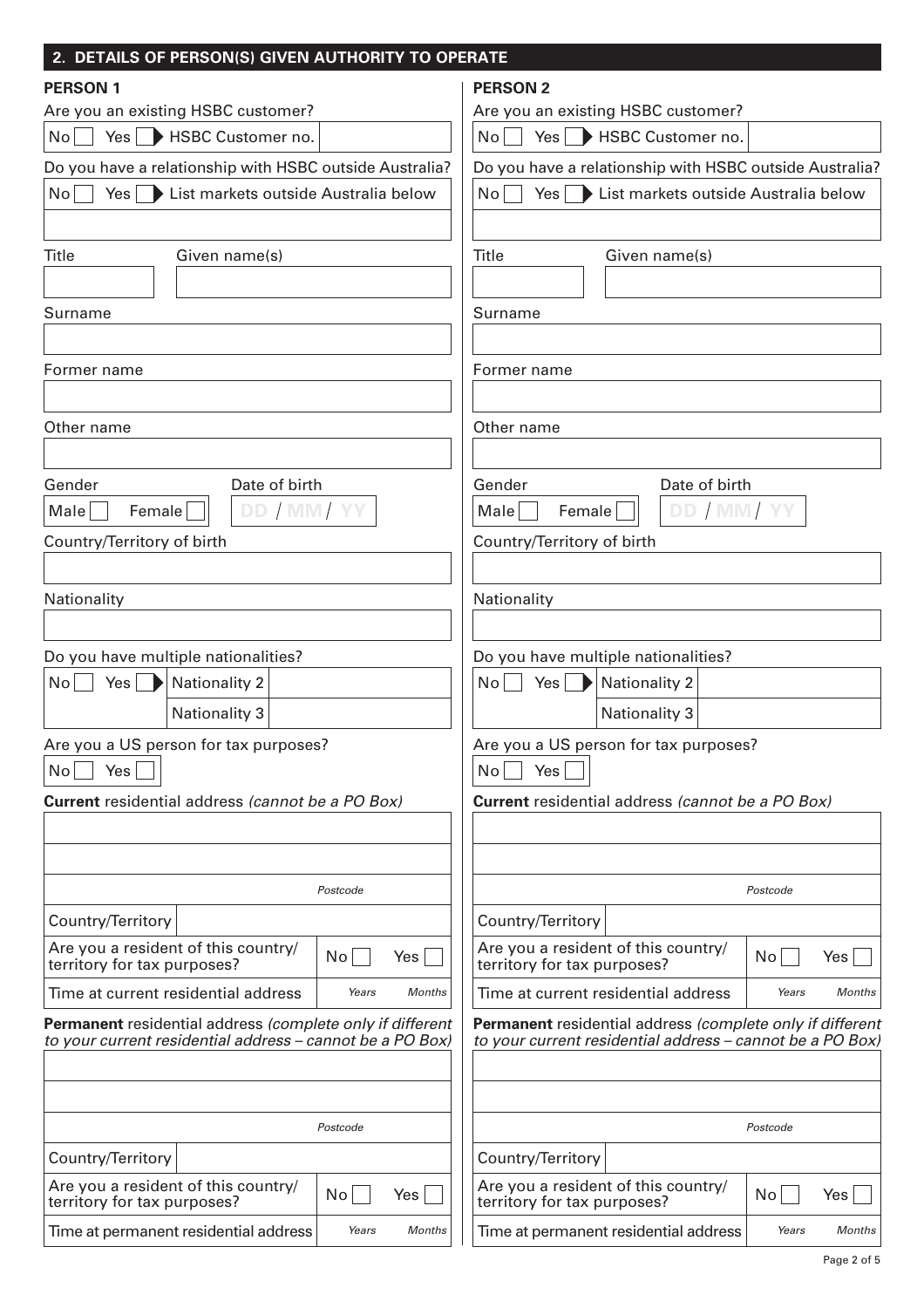#### **2. DETAILS OF PERSON(S) GIVEN AUTHORITY TO OPERATE continued**

#### **PERSON 1**

Job title

**Occupation** 

Country/Territory

Employment status

 $Full-time$  Part-time

**Previous** address (complete if less than 3 years at your permanent residential address – cannot be a PO Box)

|                          | Postcode |        |
|--------------------------|----------|--------|
| Country/Territory        |          |        |
| Time at previous address | Years    | Months |

Which other countries/territories and cities have you lived in over the past 3 years? (complete if time at **current** and **previous** addresses is less than 3 years)

| Country/Territory | City |
|-------------------|------|
| 1.                |      |
| 2.                |      |
| 3.                |      |
| 4.                |      |
| 5.                |      |

**Postal** address (only if different to permanent residential address)

Casual

Contractor | Casual | Home duties

#### **PERSON 2**

**Previous** address (complete if less than 3 years at your permanent residential address – cannot be a PO Box)

|                          | Postcode |        |
|--------------------------|----------|--------|
| Country/Territory        |          |        |
| Time at previous address | Years    | Months |

Which other countries/territories and cities have you lived in over the past 3 years? (complete if time at **current** and **previous** addresses is less than 3 years)

| Country/Territory | ri+                                                                 |
|-------------------|---------------------------------------------------------------------|
| 1.                |                                                                     |
| 2.                |                                                                     |
| 3.                |                                                                     |
| 4.                |                                                                     |
| 5.                |                                                                     |
|                   | Postal address (only if different to permanent residential address) |

Postcode

Country/Territory

**Occupation** 

Job title

Employment status

| Lilipio ylilolit otutuo |                                    |               |
|-------------------------|------------------------------------|---------------|
| Full-time               | $Part-time$                        | Self employed |
| $Contractor$            | Casual                             | Home duties   |
| .                       | $\sim$ $\sim$ $\sim$ $\sim$ $\sim$ |               |

Retired | Student | Not employed

| Retired                                        | Not employed<br>Student                                                   | Retired<br>Student                                                        | Not employed                               |     |
|------------------------------------------------|---------------------------------------------------------------------------|---------------------------------------------------------------------------|--------------------------------------------|-----|
| Employer's name/Business name                  |                                                                           | Employer's name/Business name                                             |                                            |     |
|                                                |                                                                           |                                                                           |                                            |     |
| <b>Employment type</b>                         |                                                                           | <b>Employment type</b>                                                    |                                            |     |
| Business <sub>1</sub><br>Employee<br>owner     | Sole $\Gamma$<br>*Key controller<br>trader                                | Business <sub>1</sub><br>Employee <sup>[</sup><br>owner                   | Sole $\Gamma$<br>*Key controller<br>trader |     |
|                                                | *A Key controller is a person who exercises control over a company/entity | *A Key controller is a person who exercises control over a company/entity |                                            |     |
|                                                | Nature of business if self-employed or a business owner                   | Nature of business if self-employed or a business owner                   |                                            |     |
|                                                |                                                                           |                                                                           |                                            |     |
| <b>Employer's</b> address (cannot be a PO Box) |                                                                           | <b>Employer's</b> address (cannot be a PO Box)                            |                                            |     |
|                                                |                                                                           |                                                                           |                                            |     |
|                                                | Postcode                                                                  |                                                                           | Postcode                                   |     |
| Country/Territory                              |                                                                           | Country/Territory                                                         |                                            |     |
| Work phone number                              | Mobile phone number                                                       | Work phone number                                                         | Mobile phone number                        |     |
|                                                |                                                                           |                                                                           |                                            |     |
| Email address                                  |                                                                           | Email address                                                             |                                            |     |
|                                                |                                                                           |                                                                           |                                            |     |
| Jointly to sign/operate with person 2?         | Yes                                                                       | Jointly to sign/operate with person 1?                                    |                                            | Yes |

Self employed

Postcode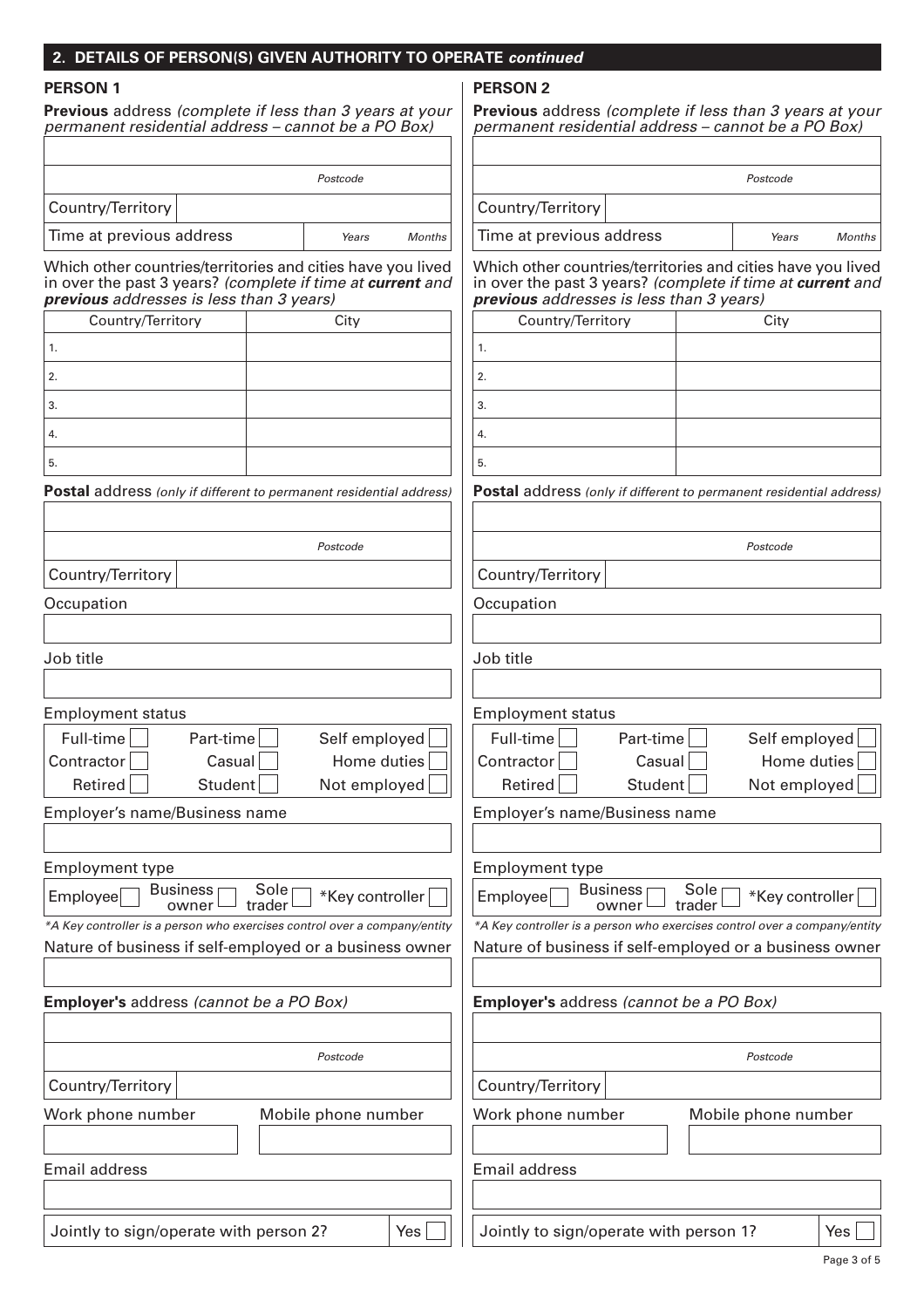## **3. IDENTIFICATION AND SIGNATURE OF PERSON GIVEN AUTHORITY TO OPERATE**

Please attach your Primary and if necessary Secondary identification documents that have been verified by one of the Authorised Referees listed on page 5. The total document(s) must show:

- (1) FULL NAME
- (2) DATE OF BIRTH

**Signature of person given**

(3) YOUR RESIDENTIAL ADDRESS

Where a Primary document contains all items and matches the applicant details above (e.g. Australian drivers licence), no other document is required. If the document cannot verify all items, then a Secondary document must be used to verify the missing item.

You can also take this completed form and your original documentation to an HSBC branch.

**DD MM YY**

#### **PERSON 1**

1.

2.

Χ

#### **Give details of identity documents attached**

**Authority to Operate** Date

On completion of this form,

please print and sign by hand

Write name of document + identification number (if any) + date/place/office of issue

#### **PERSON 2**

#### **Give details of identity documents attached**

Write name of document + identification number (if any) + date/place/office of issue

1.

# 2.

#### **Signature of person given Authority to Operate** Date Date

On completion of this form, please print and sign by hand

| ۰z.<br>↔.<br>J.<br>n |  |
|----------------------|--|
|                      |  |

| <b>4. ADDITIONAL REQUIREMENTS FOR POWERS OF ATTORNEY</b>   |  |
|------------------------------------------------------------|--|
| (Only complete if account holder is legally incapacitated) |  |

The following account holder(s) are legally incapable of operating their accounts(s):

HSBC will remove the named account holder(s) ability to operate the account(s) and the attorney indemnifies, holds harmless and defends HSBC from all losses, expenses, liabilities and claims arising from such instructions.

#### **5. REMOVING AN AUTHORISED SIGNATORY**

Remove any **Authorised Signatory** arrangement for the following Account Holder:

Customer number Account Holder full name

 $1 - 1 - 1 - 1$  $\mathbb{R}$ 

# **6. REMOVING A POWER OF ATTORNEY ARRANGEMENT**

Remove a **Power of Attorney** arrangement for the following Account Holder:

Customer number Account Holder full name and the control of the  $\Box$ 

Where HSBC is advised that the account holder is under a legal incapacity, please provide court or tribunal orders stating this. If we do not have such court or tribunal orders, HSBC accepts no responsibility and excludes all liability whatsoever in the event the account holder directs us to remove an attorney and HSBC acts on the account holder's instructions in this situation.

# **7. SIGNATURE(S) OF ACCOUNT HOLDER(S)**

**Signature of Account Holder 1** Date



On completion of this form, please print and sign by hand



#### **Signature of Account Holder 2** Date

**DD MM YY**

On completion of this form, please print and sign by hand